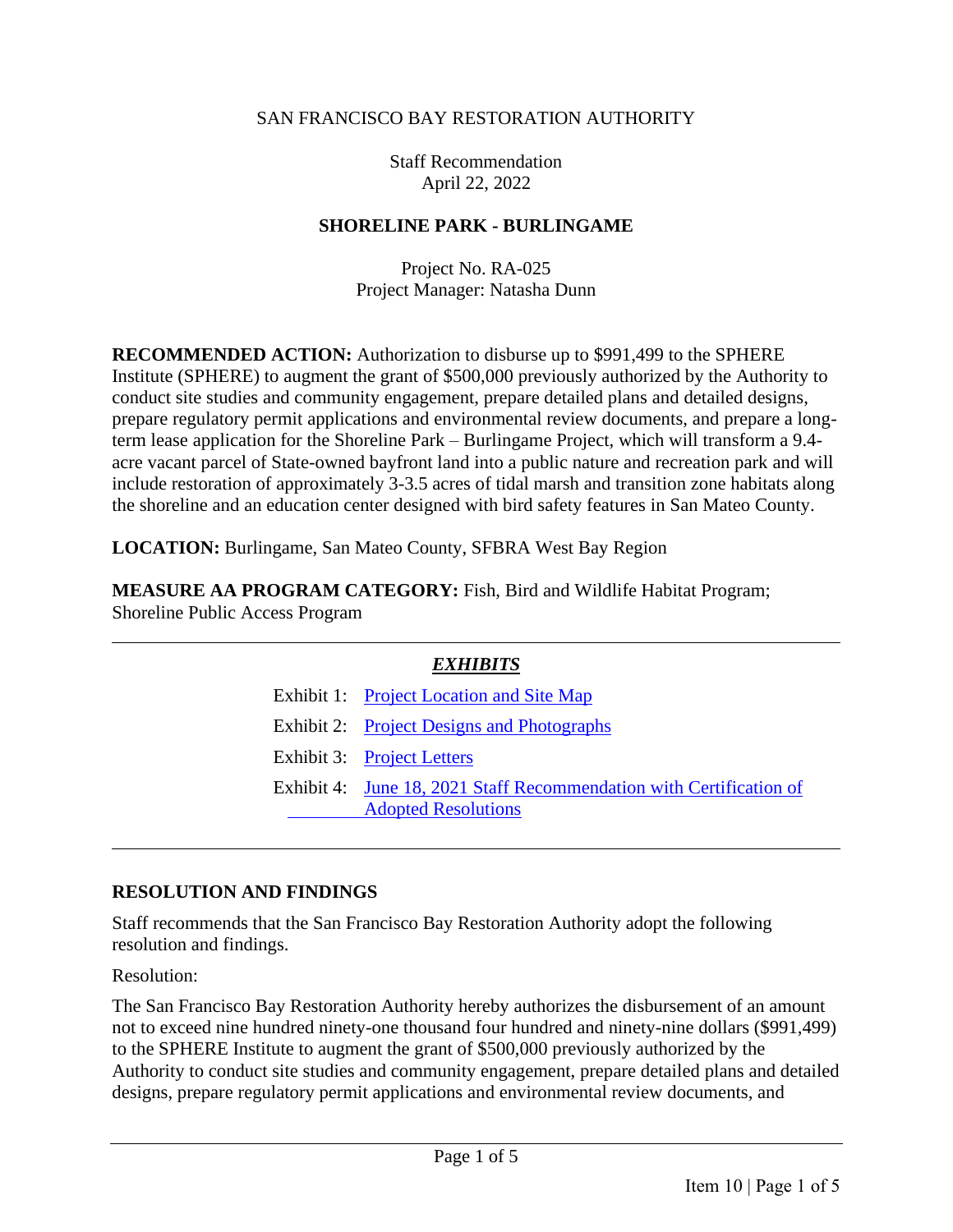prepare a long-term lease application for the Shoreline Park – Burlingame Project, which will transform a 9.4-acre vacant parcel of State-owned bayfront land into a public nature and recreation park and will include restoration of approximately 3-3.5 acres of tidal marsh and transition zone habitats along the shoreline and an education center designed with bird safety features in San Mateo County (Exhibit 1). All conditions of the Authority's prior to authorization to grant funds for this project apply to this augmentation.

## Findings:

Based on the accompanying staff recommendation and attached exhibits, the San Francisco Bay Restoration Authority hereby finds that:

- 1. The proposed authorization is consistent with The San Francisco Bay Restoration Authority Act, Gov. Code Sections 66700-66706.
- 2. The proposed authorization is consistent with The San Francisco Bay Clean Water, Pollution Prevention and Habitat Restoration Measure (Measure AA).
- 3. The grantee is not required to enter into a project labor agreement per Resolution 22 because the proposed authorization is for planning work.

## **PROJECT SUMMARY:**

Staff recommends that the Authority authorize disbursement of up to \$991,499 to the SPHERE Institute (SPHERE) to augment the grant of \$500,000 previously authorized by the Board to conduct site studies and community engagement, prepare detailed plans and detailed designs, prepare regulatory permit applications and environmental review documents, and prepare a longterm lease application for the Shoreline Park – Burlingame Project. The Shoreline Park – Burlingame Project (project) will transform a 9.4-acre vacant parcel of State-owned bayfront land into a public nature and recreation park and will include restoration of approximately 3-3.5 acres of tidal marsh and transition zone habitats in one of the few remaining suitable locations along the City of Burlingame's heavily developed shoreline (Exhibit 1). The project will create much-needed nature and park amenities for the public.

The Authority awarded partial funding in the amount of \$500,000 to SPHERE at its June 18, 2021 meeting for design, outreach, CEQA, and permitting work. Based on direction included in the board authorization, the project now includes bird safety as a design component for the educational center (Exhibit 4). The previous, partial funding authorized in June 2021 did not allow SPHERE to fully fund the project. SPHERE has obtained funding from other sources, but still faces a shortfall, and is thus seeking additional Authority funding to augment the previous grant.

The proposed grant will augment the previously authorized funding, helping SPHERE to complete the project by continuing to conduct studies, advance the plans and designs, conduct community engagement, prepare required environmental documentation, negotiate a lease with the State Lands Commission (SLC), and prepare permit applications necessary for regulatory review. SPHERE plans to raise the final needed funds through fundraising.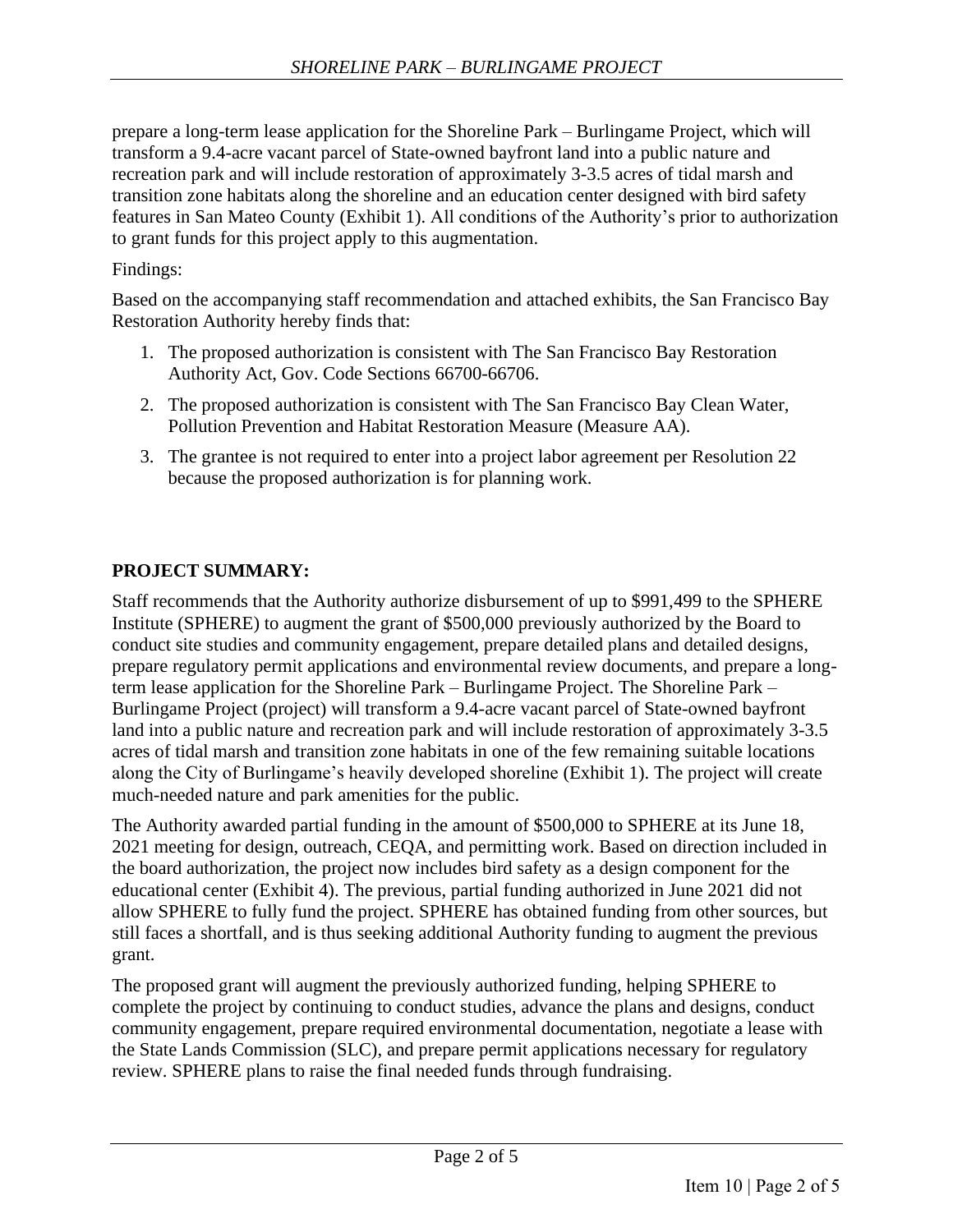The site and surrounding land were created around 1960 by illegal placement of approximately 150 acres of fill in San Francisco Bay by the Anza Corporation. Following a lawsuit, this land was divided between the Anza Corporation and the SLC. The project site is land owned by the SLC, which is a 9.4-acre parcel. In 2017, the SLC received proposals from developers to turn the parcel into a hotel. Following a multi-year Public Trust Needs Assessment, SLC agreed to a proposal from SPHERE and the San Mateo Resource Conservation District (SMRCD) to develop a public nature-based park instead. SLC currently has a lease with SPHERE through October 2023 and has agreed to enter into negotiations on a 49-year lease for the project

SPHERE will oversee the design and permitting of the site, including managing preparation of detailed construction drawings, the SLC long-term lease application, California Environmental Quality Act (CEQA) documents, regulatory agency permit applications, and all required materials for the City of Burlingame approval and permits. SPHERE will conduct sea level rise modeling and soil sampling to inform designs to ensure protection of the restored tidal marsh and that suitable soil substrate exists to achieve habitat restoration goals. SPHERE will also prepare a 10-year monitoring program to ensure success of the project and to address regulatory requirements. Additionally, SPHERE, in collaboration with the SMRCD and Green Foothills, has been performing community engagement and will continue to conduct outreach, provide project updates, solicit feedback, and generate public interest in the park (Exhibit 3). The construction phase of the project (which is not part of this grant) will be managed by SMRCD, and will include earthwork, revegetation, and installation of recreational facilities and an education center.

Outcomes of the project include restored tidal marsh, a marsh-upland transition zone to provide space for landward transgression as sea level rises, and key park amenities including an education center, boardwalks and trails for nature viewing, an upgraded Bay Trail segment, two Water Trail access sites and a safe fishing access area (Exhibit 2).

SPHERE is a non-profit organization with extensive experience as a government contractor supporting agencies in their administration and operation of programs. The project is a publicprivate partnership between SPHERE and the San Mateo Resource Conservation District, a local public entity with a long track record in providing comprehensive, integrated services for wildlife, water, climate and agriculture within San Mateo County. Additionally, SLC, the landowner, will serve as an advisory partner.

To implement the project, SPHERE and SMRCD have formed partnerships with stakeholders throughout the region, including regulatory agencies, local and statewide non-profit organizations, local community groups, private companies, and local citizens. Partners have recognized the project's advancement of a wide array of public benefits, including ecological restoration, climate change adaptation, social justice, recreational opportunities, bay access, community engagement and education (Exhibit 3). From regulatory agencies through kayaker and kitesurfer clubs, various partners are aware of the project, support it, and have provided input on its design. Green Foothills, the lead on the project's community outreach plan, also supported the project's application to the SLC, providing a petition of support from over 1,250 residents and helping to coordinate letters of support from community groups. These partnerships, and new ones, will ensure the park is enjoyed and activated by the local communities and visitors.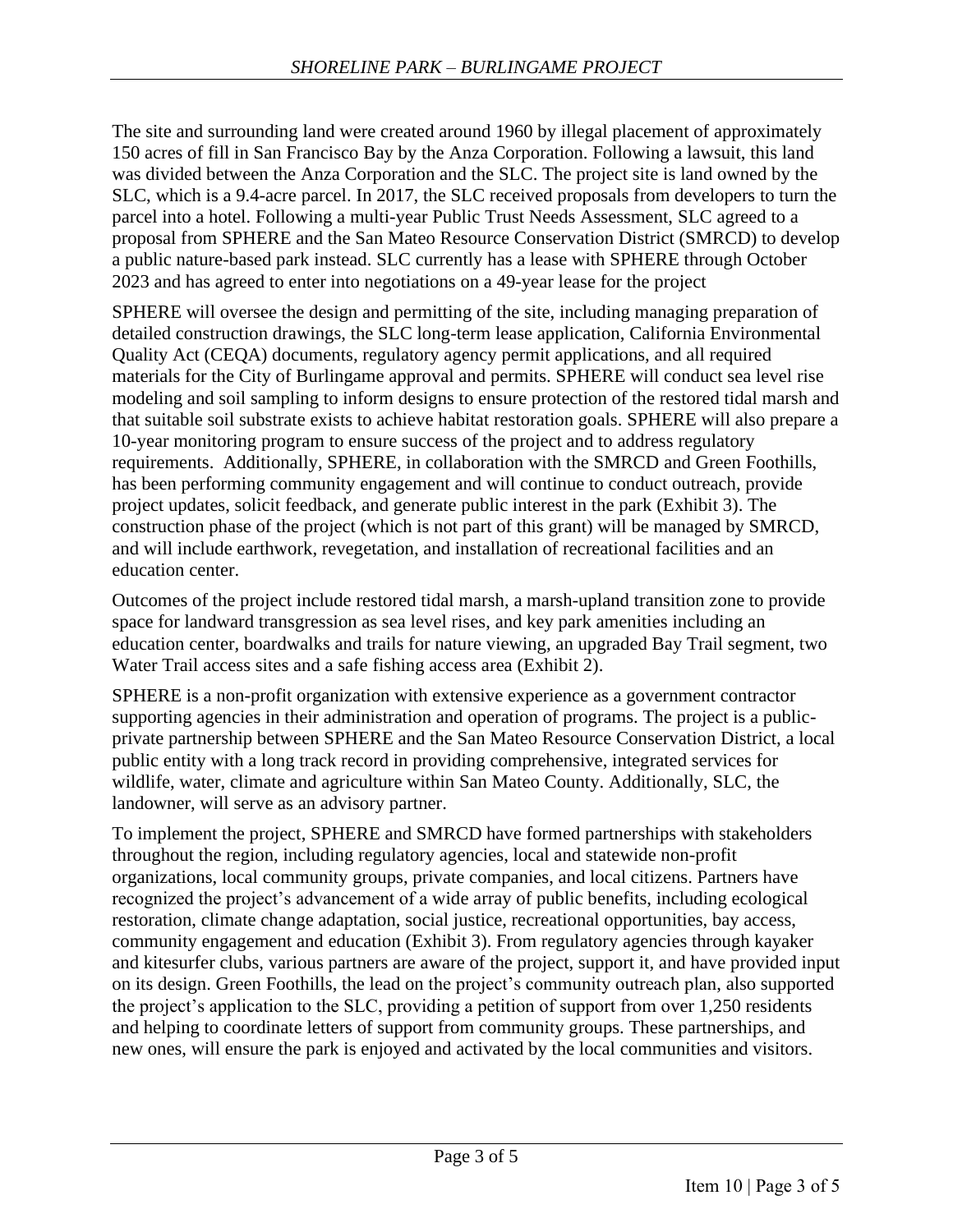## **Site Description:**

The site description remains the same as in the staff recommendation dated June 18, 2021 (Exhibit 4)."

# **PROJECT FINANCING**

| San Francisco Bay Restoration Authority (current proposal) \$991,499 |             |
|----------------------------------------------------------------------|-------------|
| San Francisco Bay Restoration Authority (awarded in 2021)            | \$500,000   |
| EPA Water Quality Improvement Fund (awarded)                         | \$500,000   |
| Wildlife Conservation Board (awarded)                                | \$500,000   |
| <b>SPHERE</b>                                                        | \$1,519,521 |
| Not-yet-funded project costs                                         | \$488,350   |
| <b>Project Total</b>                                                 | \$4,499,370 |

The Authority authorized \$500,000 for the project in June 2021. Matching project funds come from SPHERE, an EPA Water Quality Improvement Fund grant, and a Wildlife Conservation Board grant. The balance of funding will come from fundraising efforts, private partnerships and through applying for additional grants.

## **CONSISTENCY WITH AUTHORITY'S ENABLING LEGISLATION, THE SAN FRANCISCO BAY RESTORATION AUTHORITY ACT:**

The consistency with Authority's enabling legislations remains the same as in the staff recommendation dated June 18, 2021 (Exhibit 4).

## **CONSISTENCY WITH MEASURE AA PROGRAMS AND ACTIVITIES:**

The consistency with Measure AA programs and activities remains the same as in the staff recommendation dated June 18, 2021 (Exhibit 4).

## **CONSISTENCY WITH MEASURE AA PRIORITIZATION CRITERIA:**

The consistency with Measure AA prioritization criteria remains the same as in the staff recommendation dated June 18, 2021 (Exhibit 4).

## **COMPLIANCE WITH CEQA:**

Augmenting the grant for the proposed project does not affect the prior determination that the project, which has not changed since the Authority authorized a grant in June 2021, is statutorily exempt from the requirement to prepare an environmental document under the California Environmental Quality Act and categorically exempt from CEQA under 14 Cal. Code of Regulations Sections 15262 and 15306, as it only involves preparation of feasibility and planning